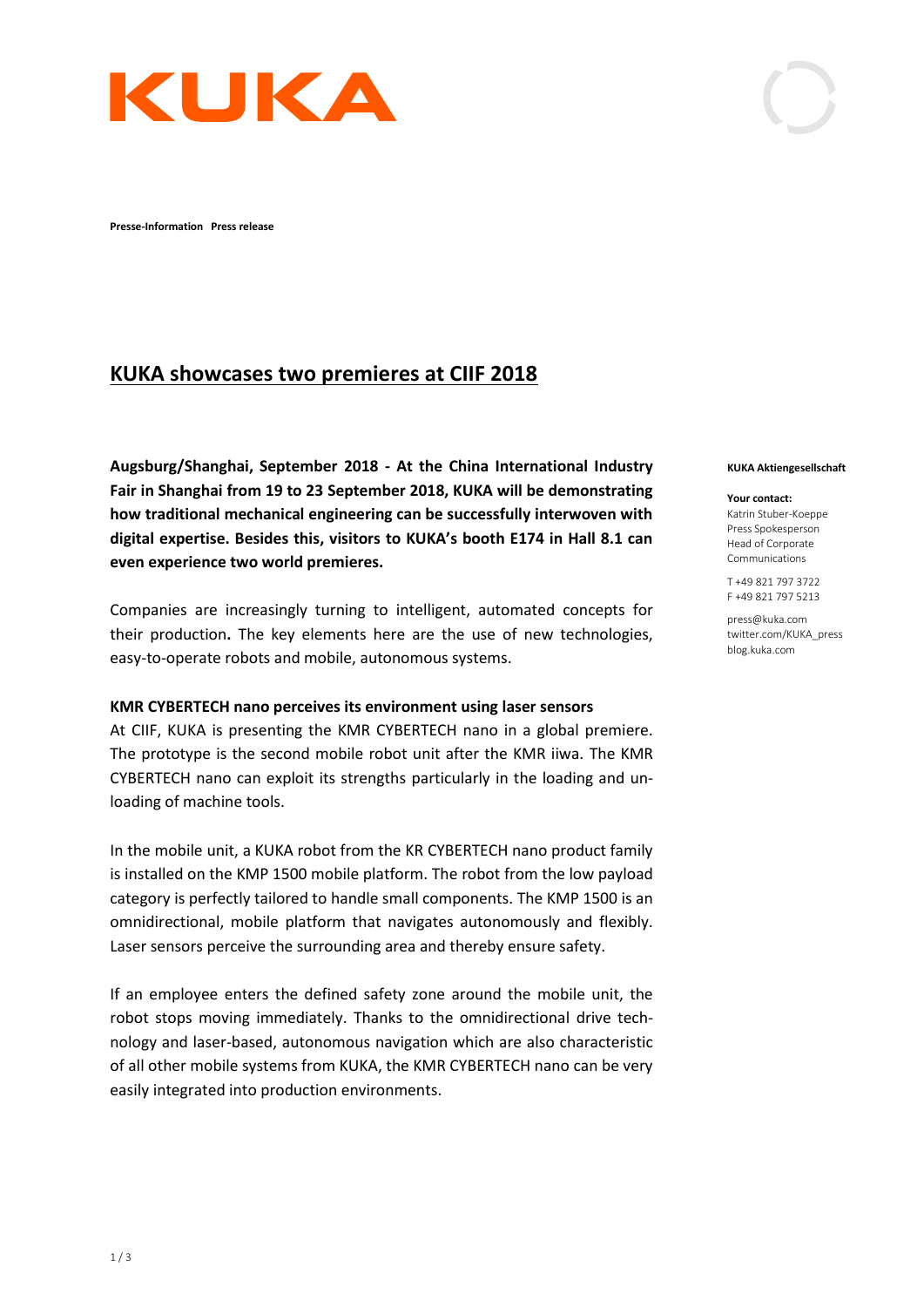



Deliveries of the KMR CYBERTECH nano are scheduled to start in the third quarter of 2019, initially with a payload capacity of 10 kg.

## **Easy-to-use solutions are paving the way for robotics in everyday working life**

At CIIF, KUKA is presenting the new LBR iisy lightweight robot in Asia for the first time. With its new sensitive robot, KUKA is paving the way for robotics in day-to-day work: easily learned, simply understood and immediately deployable. The prototype on display at CIIF expands the product portfolio for collaboration with humans – without the need for any safety fencing.

With the easy-to-operate LBR iisy, KUKA is aiming at a target group that knows the processes in manufacturing very well, but is not necessarily capable of programming a robot. At CIIF, KUKA is also showcasing its comprehensive robot portfolio in the low payload range – a sector which is gaining increasing importance as it pertains to future markets such as electronics.

### **Designing the factory of the future with 3D technologies**

3D simulation plays a crucial role in designing the factory of the future. KUKA's partner, Visual Components, offers innovative solutions in this area. The Finnish company specializes in software solutions for the 3D simulation of factory planning. For KUKA, the simulation tool is an important milestone with great potential for solutions centered on KU-KA's simulation ecosystem. After all, simulation is one of the key elements for technological innovations such as artificial intelligence, virtual and augmented reality, cloud technology and the Internet of Things.

### **Smart logistics forms the link between the virtual world and the real world**

The Swiss logistics expert Swisslog invites CIIF visitors to the KUKA booth to take a trip into the future where the boundaries between physical and virtual reality are becoming increasingly blurred. Trade fair visitors can experience an integrated virtual reality solution with Swisslog SynQ at CarryPick workstations. The SynQ-based application demonstrates SynQ picking processes for customers at a CarryPick station.

Beyond this, the exhibit shows how augmented reality can assist service technicians in their daily work. To achieve this, Alexa (a voice control system from Amazon) was developed further by Swisslog within an in-house software competition. Visitors can ask Alexa questions, quickly find out the status of an order or place orders directly. For service technicians, the application offers great potential since voice commands can be used and additional information can be obtained from the system while repairing a component.